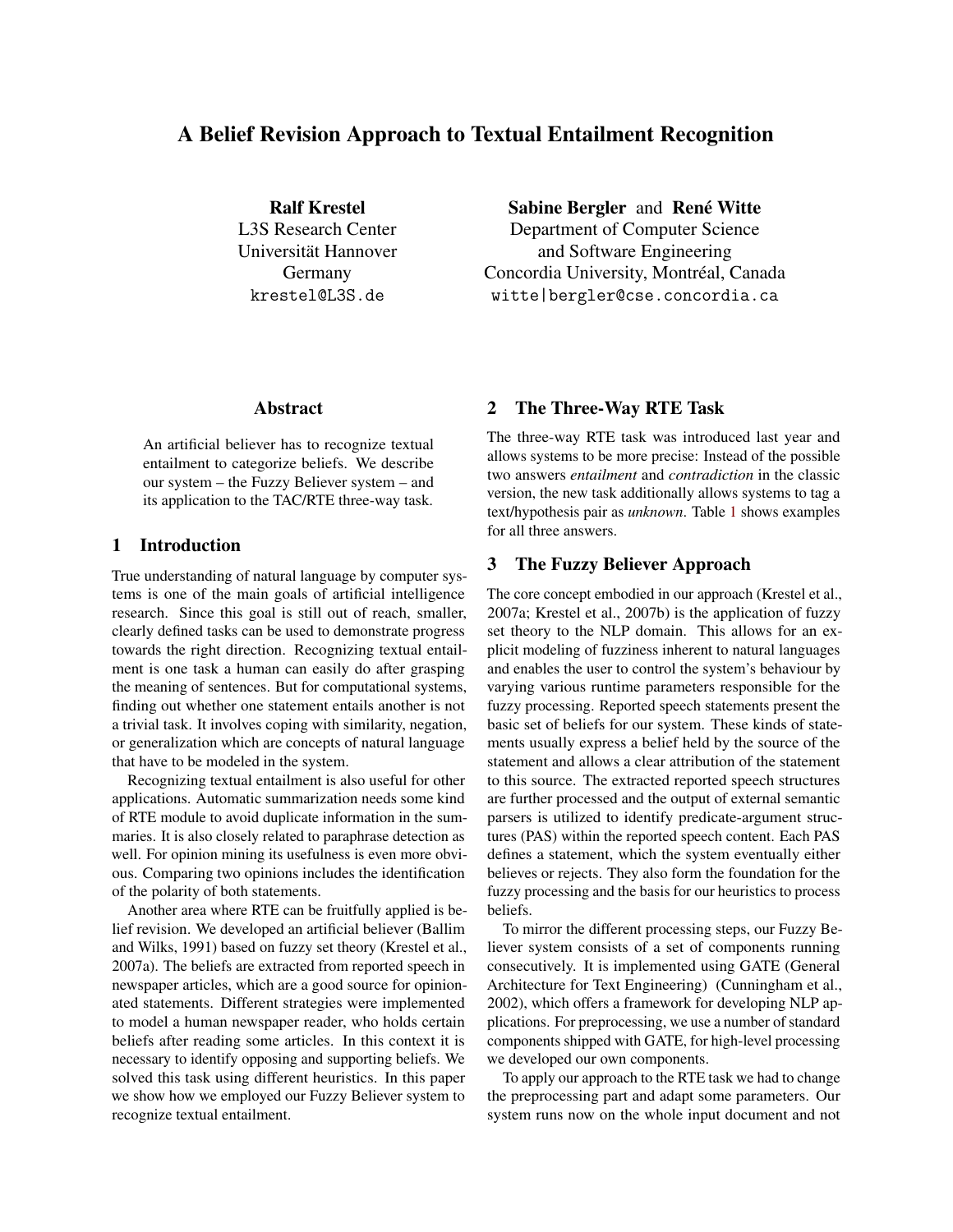|   | ENTAILMENT                                                                                     |
|---|------------------------------------------------------------------------------------------------|
|   | Boris Franz Becker, German tennis player who, on July 7, 1985, became the youngest champion in |
|   | the history of the men's singles at Wimbledon.                                                 |
| H | Becker was a tennis champion.                                                                  |
|   |                                                                                                |

### CONTRADICTION

|                | Set in the New York City borough of The Bronx, the show starred Ted Danson as the title character, |
|----------------|----------------------------------------------------------------------------------------------------|
|                | Dr. John Becker, a doctor who operates a small practice and is constantly annoyed by his patients, |
|                | co-workers, friends, and practically everything and everybody else in his world. Becker has never  |
|                | played tennis in his life.                                                                         |
| H <sub>1</sub> | Becker was a tennis champion.                                                                      |

#### UNKNOWN

| T   Boris Becker has told a German court that he made financial mistakes 10 years ago but denied |
|--------------------------------------------------------------------------------------------------|
| deliberately cheating his taxes.                                                                 |
| H   Becker was a tennis champion.                                                                |

<span id="page-1-0"></span>Table 1: Examples for the three-way RTE task

only on reported speech sentences. The main components – predicate-argument structure extraction and belief computation – remained unaltered, requiring only adaptations to the output format. These are described in more detail in the following sections.

#### 3.1 Extracting Predicate-Argument Structures

To decide whether a sentence has the same topic as another one, we need to find a way to compare sentences with each other. To facilitate this task, we do not compare complete sentences, but rather their more fine-grained predicate-argument structures, each consisting of a "subject," "verb," and "object." Because one sentence might contain more than one statement, a correct syntactic analysis is paramount for predicate-argument structure (PAS) generation. Our experiments showed that no single parser is consistently reliable enough for PAS extraction. Thus, our PAS extraction component can work with the results of three different parsers: RASP (Briscoe et al., 2006), MiniPar (Lin, 1998), and SUPPLE (Gaizauskas et al., 2005). The best results to recognize textual entailment were achieved using RASP, thus we omit reporting results for the other parsers in this paper.

A *PAS extractor* component applies a custom rule set for each of these parsers in order to determine subject, verb, and object of a statement.

#### 3.2 Computing Beliefs

The core of our system is the *Fuzzy Believer* component. Its tasks are:

- 1. Identify a topic for each statement.
- 2. Compute the fuzzy representation for each statement to identify polarity.

3. Process fuzzy information for each topic.

Identifying Domains. The first step is to group the statements into *domains* according to their topics. These domains constitute the basic sets for the fuzzy operations performed later on; basically, they partition the statement space into individual domains, which can be processed independently. Every domain represents one topic identified by the extracted PASs.

To determine if a statement fits into an existing domain, we use *heuristics* to measure the semantic proximity of each new statement with the statements in all existing domains. For this, the system applies two main heuristics: (1) A WordNet (Fellbaum, 1998) related heuristic, and (2) a substring heuristic.

These heuristics compare the PAS elements of one statement with the elements of the other statements in one domain and return a value representing how similar the heuristics consider the two PAS elements. A runtime option defines if *strict* matching is neccessary to include a new statement in a domain, or if a more *lenient* matching is sufficient. For a strict match, the new statement's PAS must be similar to all existing statements within a domain. In case of a lenient match, the new statement needs only to be similar to one statement of a domain, essentially implementing a transitive relation on the domain elements.

To cause a match between two statements, at least two parts of their corresponding PAS structures must be similar enough. That means, the value assigned by a heuristic must exceed the defined threshold for either subject and object, subject and verb, or verb and object.

This approach permits assigning a statement to more than one domain. If a new statement does not fit into any of the existing domains, a new domain is dynamically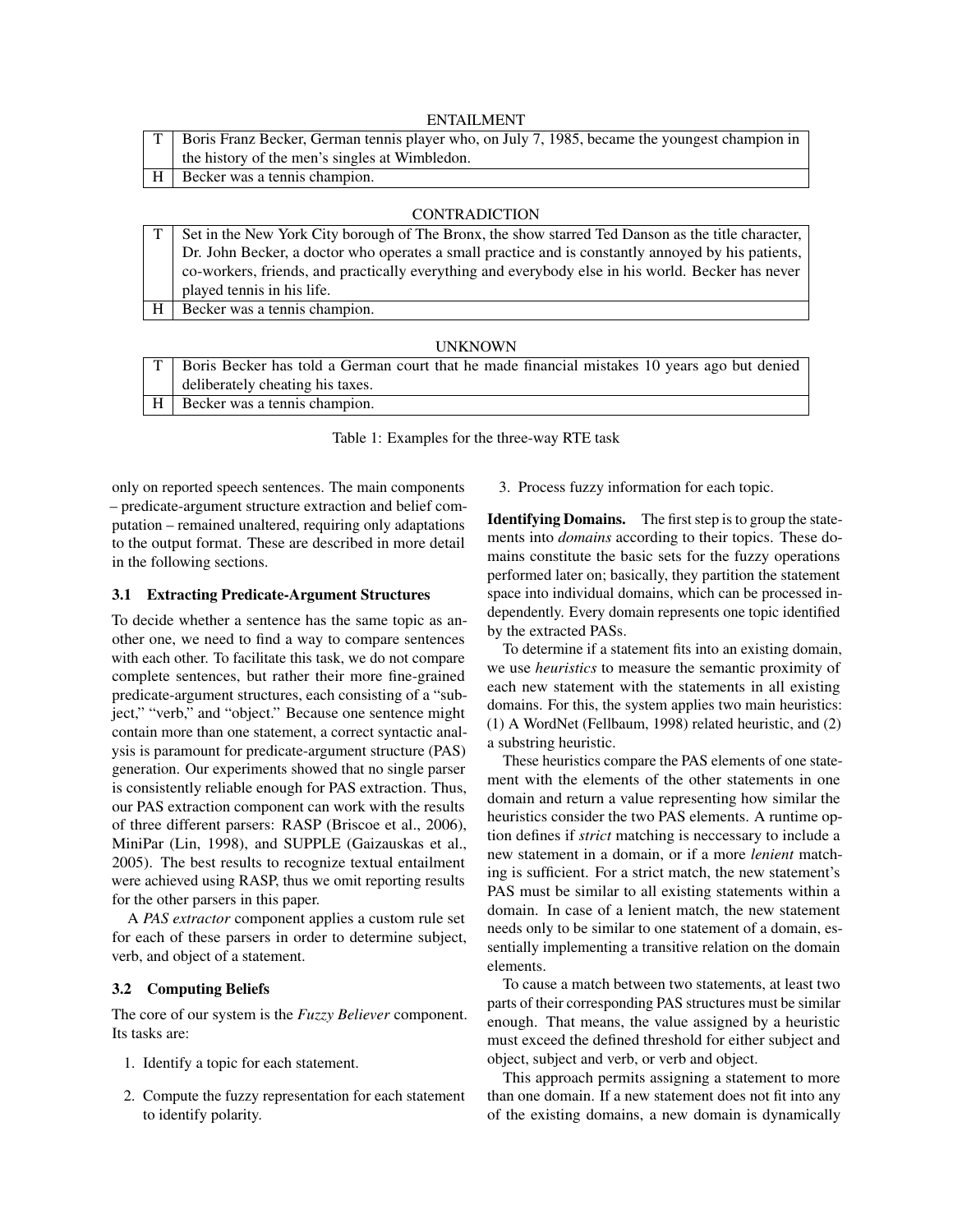

<span id="page-2-0"></span>Figure 1: Statement  $A_{S_{1,j}}$  with correlation grades for all statements in the domain  $(S_1, \ldots, S_5)$  as computed by heuristic *H*<sup>1</sup>

created, initially containing this statement.

Each domain contains all statements that have the same or opposite meaning. In other words, we try to identify each fact in the world and arrange all statements concerning this fact in one domain.

Identifying Polarity. In the next step, the statements gathered for each domain have to be evaluated by identifying their polarity. The goal is to identify opposing statements by using different fuzzy heuristics. The fuzzy representation  $\mu_{S_i}$  of a statement  $S_i$  contains the degrees of similarity of this statement with all other statements within the same domain. Each degree is normalized to a fuzzy value in the [0,1]-interval and can be interpreted as the semantic distance between two statements. Figure [1](#page-2-0) shows the fuzzy representation of a statement *S*<sup>1</sup> within a domain containing five statements  $(S_1, \ldots, S_5)$ . The fuzzy sets are interpreted in a possibilistic fashion: A fuzzy value of 0 indicates no possible semantic similarity between the two statements, while a value of 1.0 indicates the highest possibility of similarity between them. In the current implementation, only one heuristic is used. It compares the verbs of two statements using their WordNet semantic distance to find synonyms and antonyms.

To recognize textual entailment, the only fuzzy operation necessary is *merging*. The merging is done directly on the fuzzy set representation of each statement, which has been generated as described above.

Based on the fuzzy representation, the merge operation groups all statements into one class, if a threshold of semantic similarity is reached. Usually, merging all statements leads to two classes within each domain, one containing statements about a topic and the other one containing opposing statements about this topic. If *Text* and *Hypothesis* were grouped into one domain we have *Entailment* or Contradiction. Otherwise we label the pair as *Unknown*.

## 4 Evaluation

Results from our system can be seen in Table [2.](#page-2-1) The runs differ only in the configuration of the parameters. Since we compare predicate-argument structures, one parameter is the fuzzy threshold defining when we consider two PAS

|                | Run IDs |      |      |
|----------------|---------|------|------|
|                |         |      |      |
| Accuracy 2-way | 0.51    | 0.51 | 0.54 |
| Accuracy 3-way | 0.43    | 0.41 | 0.43 |

<span id="page-2-1"></span>Table 2: Accuracy of our system for 3 runs with different parameter settings

elements similar. In the first run, this threshold is set to 0.5 whereas in the second run we used a more strict threshold of 0.7. In the third run we lowered the fuzzy threshold for merging from 0.6 to 0.4.

Detailed results for the 3-way task can be seen in Table [3.](#page-3-0) This ranks our system in the lower 25% of all participants for this task. As can be seen the most errors occured by classifying relations as "unknown" whereas they are actually "entailed".

We also ran our system on a subset of previous RTE data (Bar-Haim et al., 2006) and achieved accuracy of 58% for the 2-way classification task using the MiniPar parser (Krestel et al., 2007b). For last years PASCAL challenge we participated with the same system in the 3-way classification task and achieved accuracy of 42% using MiniPar and 45% using Rasp.

## 5 Conclusions

We showed that our Fuzzy Believer system can be used to solve textual entailment tasks. The extension beyond reported speech and the generality of our approach however limit the success. We are not able to compete against highly specialized systems developed solely for RTE. Essentially, the Fuzzy Believer was designed to build knowledge bases from large amounts of complete newspaper articles, while retaining a prescribed degree of consistency through recognizing and removing inconsistent statements. These capabilities are not used at all within the RTE setting, where a statement contains typically only two sentences each.

Results of our system on the RTE data of previous years reveal an increasing level of difficulty in the task *and* an improvement of the participating systems.

# References

- Afzal Ballim and Yorick Wilks. 1991. *Artificial Believers: The Ascription of Belief*. Lawrence Erlbaum Associates, Inc.
- Roy Bar-Haim, Ido Dagan, Bill Dolan, Lisa Ferro, Danilo Giampiccolo, Bernardo Magnini, and Idan Szpektor. 2006. The Second PASCAL Recognising Textual Entailment Challenge. In *Proc. of the Second PASCAL Challenges Workshop on Recognising Textual Entailment*.